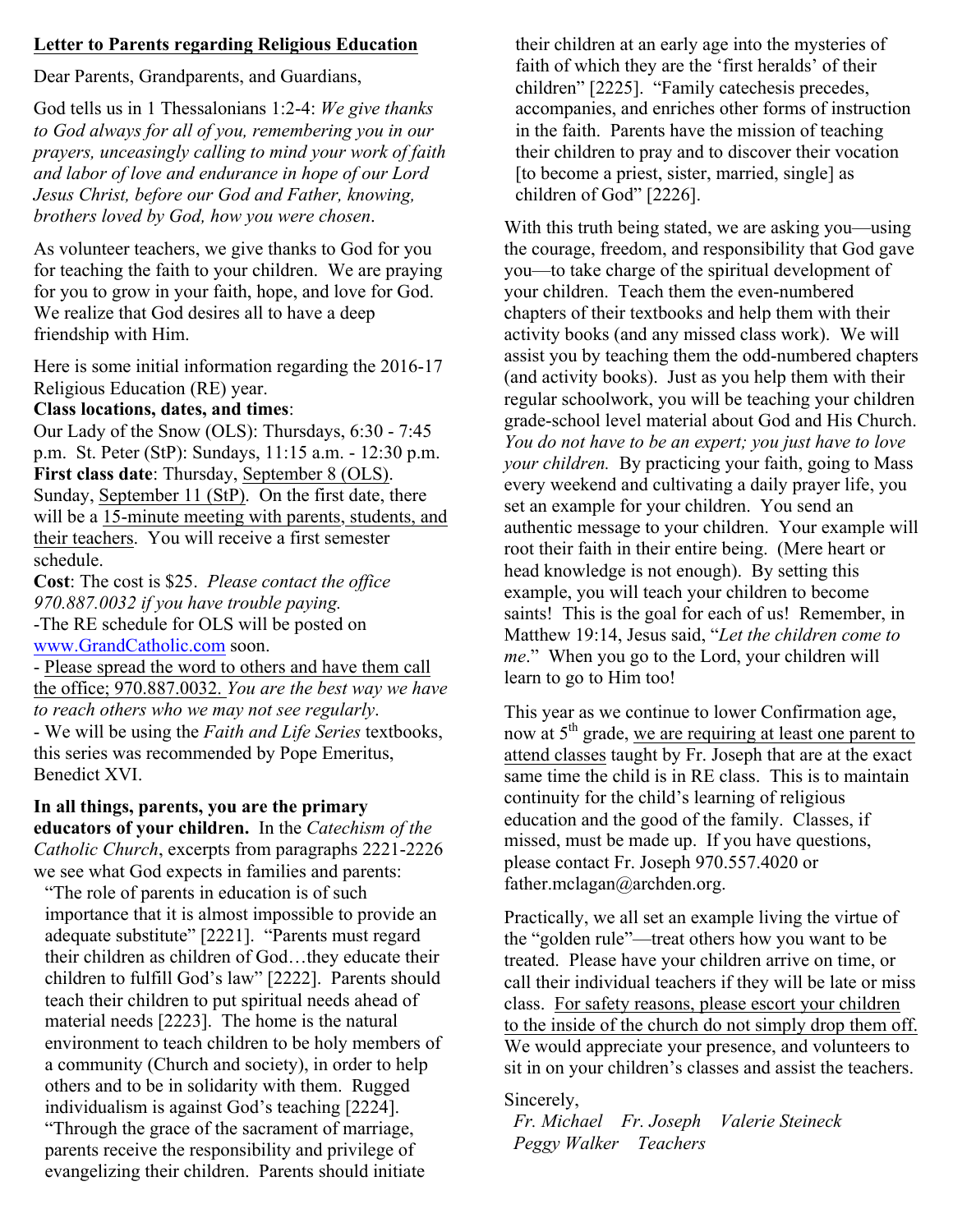# **Keeping Yourself and Your Home Catholic**

 Jesus, teaching through our Church, has always taught that temptations come from the world, the flesh, and the devil. Jesus respects your free will. Do you want to follow Him or not? In order to remain a strong follower of Jesus Christ, it is critical that you let God nourish you and let the saints intercede for you. Consider the following things in order to grow in your faith and love. -Read Sacred Scripture daily. Really focus and reflect on readings from the four Gospels—what Jesus says. -In addition to going to Mass for your Sunday obligation, make time to go to daily Mass. We believe that Jesus is in the Eucharist; we should want to come to Him and receive Him as much as possible before we die. -Let Jesus cleanse you frequently in the Sacrament of

Reconciliation. What excuse do you have for not going six to twelve times a year? Fear? "My parents did not go"? "I don't believe in it"? Jesus wants you to go. -Be sure that your home is loaded up with blessed crucifixes, pictures of Jesus and Mary and the saints, and a holy water font.

-Have your home blessed by a priest or deacon.

-Ask your Guardian Angel to help you each day, and ask for St. Michael's protection.

-Pray the Rosary and the Chaplet of Divine Mercy every day. Mary will crush the head of Satan.

# **St. Faustina's Experience of Hell**

 *Diary*, **741.** Today, I was led by an Angel to the chasms of hell. It is a place of great torture; how awesomely large and extensive it is! The kinds of tortures I saw: the first torture that constitutes hell is the loss of God; the second is perpetual remorse of conscience; the third is that one's condition will never change; the fourth is the fire that will penetrate the soul without destroying it—a terrible suffering, since it is a purely spiritual fire, lit by God's anger; the fifth torture is continual darkness and a terrible suffocating smell, and, despite the darkness, the devils and the souls of the damned see each other and all the evil, both of others and their own; the sixth torture is the constant company of Satan; the seventh torture is horrible despair, hatred of God, vile words, curses and blasphemies. These are the tortures suffered by all the damned together, but that is not the end of the sufferings.

 There are special tortures destined for particular souls. These are the torments of the senses. Each soul undergoes terrible and indescribable sufferings, related to the manner in which it has sinned…Let the sinner know that he will be tortured throughout all eternity, in those senses which he made use of to sin. I am writing this at the command of God, so that no soul may find an excuse by saying there is no hell…The devils were full of hatred for me, but they had to obey me at the command of God. What I have written is but a pale shadow of the things I saw. But I noticed one thing: that most of the souls there are those who disbelieved that there was a hell…Consequently, I pray even more fervently for the

conversion of sinners. I incessantly plead God's mercy upon them. O my Jesus, I would rather be in agony until the end of the world, amidst the greatest sufferings, than offend You by the least sin.

#### **Prayer to the Holy Spirit** (by St. Augustine)

 Breathe into me, Holy Spirit, that my thoughts may all be holy. Move in me, Holy Spirit, that my work, too, may be holy. Attract my heart, Holy Spirit, that I may love only what is holy. Strengthen me, Holy Spirit, that I may defend all that is holy. Protect me, Holy Spirit, that I may always be holy. Amen.

# **A Memorare to the Angels (Ask Your Angel for Help)**

 Remember, O holy Angels! that Jesus, the Eternal Truth, assures us that you "rejoice more at the conversion of one sinner, than at the perseverance of many just." Encouraged thereby, I, the most unworthy of creatures, humbly entreat you to receive me as your servant, and make me unto you a cause of true joy. Do not, O blessed Sprit, reject my petition; but graciously hear and grant it. Amen.

# **Quick Apologetics (Defending Your Faith)—Call No Man Father**

 One time when I was working at Lackland Air Force Base as a chaplain candidate, a good man asked me, "Why do you call your priests 'father'? The Bible says not to call any man 'father' in Matthew 23:9."

 Matthew 23:9 does state: "Call no one on earth your father; you have but one Father in heaven."

 I told him that if we took everything literally in the Bible that I would be a blind paraplegic. He smiled. He knew what I was saying. In Matthew 5:27-30, Jesus basically says that if our eyes cause us to sin, we should pluck them out, and if our hands cause us to sin, we should cut them off. We know that Jesus is, in this passage, trying to get us to think about avoiding sin, not to maim our bodies.

 Anyway, I explained to him that we needed to look at the whole Bible in context. Even God the Father called human men fathers in the fourth commandment: "Honor your father and mother." Also, in Romans 4:16-17, St. Paul refers to Abraham as "the father of us all." In 1 Corinthians 4:15, St. Paul says, "You do not have many fathers, for I became your father in Christ Jesus through the Gospel."

 So there are many times in the Bible where 'father' is permitted. Priests are called 'father' in the sense that they are called to be spiritual fathers to everyone meet. Priests ask God the Father to participate in His Fatherhood. God is the origin and source of all fatherhood. He is perfect in love and mercy. All of us pray to the Father to be more like Him.